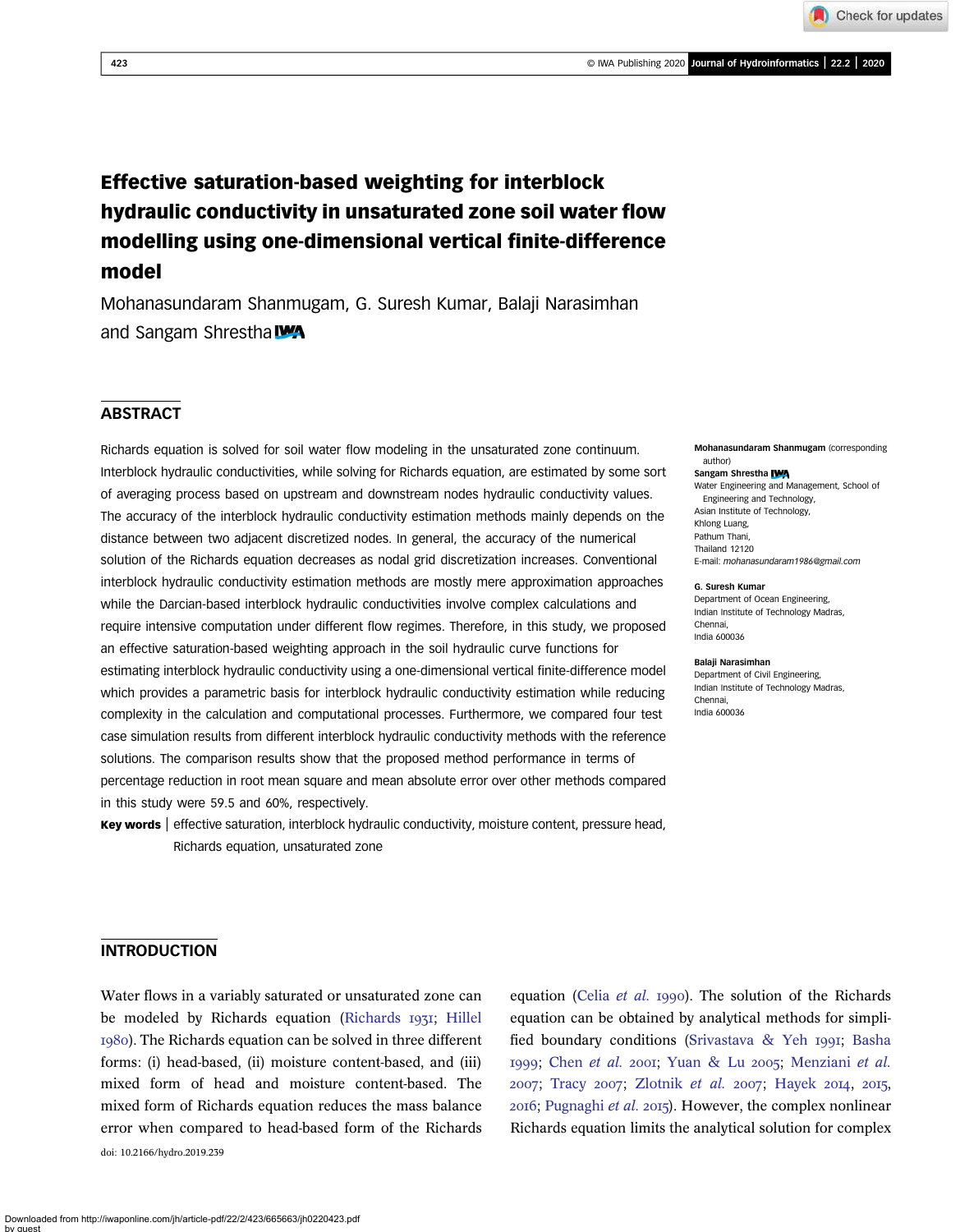boundary conditions such as alternate wetting and drying taking place due to rainfall/irrigation and evaporation processes at the soil surface, for example. Thus, various numerical approaches have been adopted by many researchers to solve the highly nonlinear Richards equation under complex and natural boundary conditions (Keese *et al.* 2005; Kolditz et al. 2008; Essig et al. 2009; Jiménez-Martínez *et al.* 2009; Šimůnek *et al.* 2009; Wang *et al.* 2009; Broda et al. 2011; Carrera-Hernandez et al. 2012; Namin & Boroomand 2012; Mohanasundaram et al. 2013; Herrada *et al.* 2014; Arrey *et al.* 2017). Furthermore, a complete review of the numerical solution to Richards equation has been done by Farthing & Ogden  $(2017)$  and Zymkiewicz  $(20I)$  and the historical background of Richards equation modelling with respect to catchment scale hydrology can be found in Paniconi & Putti  $(2015)$ .

The soil-water retention curve (SWR) depicts the relationship between moisture content and pressure head variations in the unsaturated soil system. Similarly, the soil hydraulic conductivity curve (SHC) depicts the relationship between hydraulic conductivity and pressure head or water content. As the Richards equation is a complex nonlinear equation, it has to be solved using these additional SWR and SHC functions. The SWR and SHC can be modeled with different parametric-based analytical relationships (Brooks & Corey 1964; Mualem 1976; Haverkamp et al. 1977; van Genuchten 1980). The parameters of these SWR and SHC functions are estimated directly from experimental data points using different optimization algorithms (Maggi 2017; Londra & Kargas 2018; Wang et al. 2018), RETC computer program (van Genuchten *et al.* 1991) or using neural network-based pedotransfer functions (Rosetta) as adopted in the HYDRUS-1D package (Schaap *et al.* 2001; Šimůnek *et al.* 2009).

Interblock hydraulic conductivity or average hydraulic conductivity is computed while solving the Richards equation through an iteration process. There are many methods presently available for calculating interblock hydraulic conductivity values such as arithmetic averaging, geometric averaging, harmonic averaging and upstream mean methods (Haverkamp & Vauclin 1979; Oldenburg & Pruess 1993; Romano et al. 1998; van Dam & Feddes ). As these conventional interblock hydraulic conductivity estimation functions are simple approximation-based functions, they tend to deviate from the actual numerical solutions in the unsaturated zone flow problems and especially the deviation error propagates larger as the nodal discretization increases. Therefore, the present study introduces an effective saturation-based weighting concept to calculate interblock hydraulic conductivity values for accurately simulating one-dimensional (1D) vertical flows in the unsaturated soils under a variety of soil-water flow problems with specific emphasis on different grid discretizations.

Traditional interblock hydraulic conductivity estimation functions use some sort of averaging process to estimate interblock hydraulic conductivity values at the interface between upstream and downstream nodes. This is mainly to reduce the computational complexities in the numerical schemes while solving for complex Richards equation. However, the exact interblock hydraulic conductivity can be obtained by assuming a steady-state flow between two adjacent nodes based on Darcy's law (Warrick 1991; Baker 1995, ). Some studies approximate the pattern of steady-state solution between adjacent nodes in terms of assigning certain weights to upstream and downstream nodes hydraulic conductivities (Gastó et al. 2002). The concept of upstream mean method evolved based on the condition that the total head (suction/pressure head  $+$  elevation head) at the upstream node dominates over the downstream node value (Oldenburg & Pruess 1993). In general, the upstream mean method produces numerical results closer to the actual results under infiltration driven flow conditions and this method even gives a reasonably accurate solution under coarser grid discretization (Szymkiewicz 2009). The integrated mean estimates the approximate interblock hydraulic conductivity at the interface based on integrating the upstream and downstream nodes hydraulic conductivity values with respect to the distance between the respective nodes (Zaidel & Russo 1992). The Darcian-based mean approaches can be adopted for different flow regimes such as infiltration, drainage and capillary rise segments in soilwater flow systems (Szymkiewicz 2009). The Darcianbased mean method is where the interblock hydraulic conductivity is estimated between the range of integrated mean and upstream mean values (Szymkiewicz 2009). The recent study on interblock hydraulic conductivity proposes a new function based on a higher order upwind mean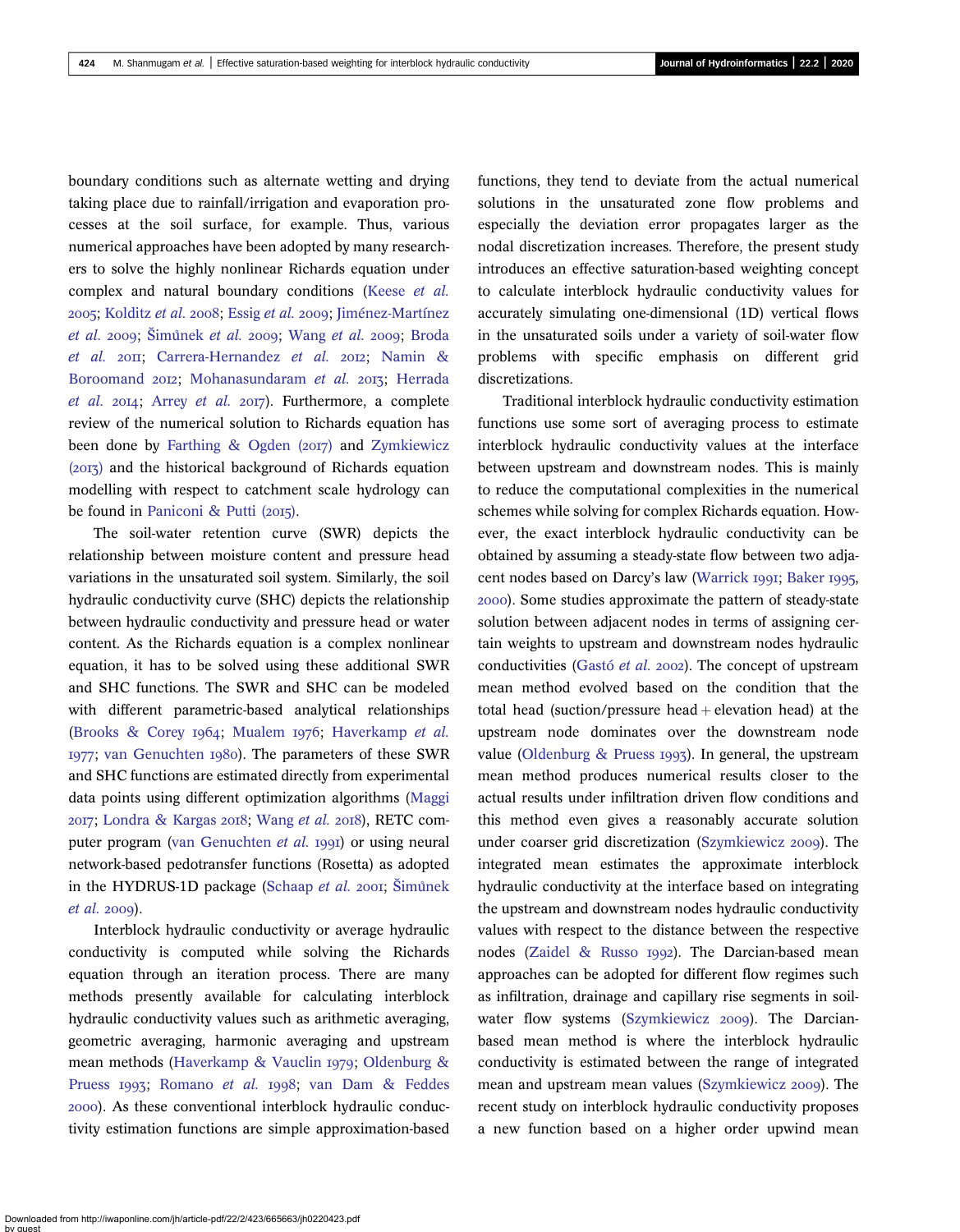method in which the interblock hydraulic conductivity is approximated with second-order spatial accuracy (An & Noh 2014).

After implementing one of the conventional interblock hydraulic conductivity functions for fine grid discretizations, numerically solved pressure head and water content values reasonably match with the actual numerical solutions. However, when the grid size discretization increases, the accuracy of the numerical solution reduces. This is evident from many studies. For example, arithmetic mean-based interblock hydraulic conductivity overestimates the soilwater fluxes while geometric mean-based interblock hydraulic conductivity underestimates the water fluxes at coarser grid discretization (van Dam & Feddes 2000). However, the Darcian integral method preserves the accurate numerical results which consider Darcy law and assumes the steady-state flux between the adjacent nodes (Warrick 1991; Baker 1995; Szymkiewicz 2009). The comparison of many simple averaging methods against Darcian-based approaches at coarser grid discretization show large variations in the simulated and actual numerical solutions due to highly nonlinear behavior of the hydraulic conductivity – pressure head functions under different soil textures and water regimes (Haverkamp & Vauclin 1979; Gastó et al. 2002; Belfort & Lehmann 2005; Szymkiewicz 2009; Szymkiewicz & Burzyński 2011; Belfort et al. 2013; An & Noh 2014). Nevertheless, the Darcian-mean methods have some limitations in terms of numerous computation processes and unavailability of approximated weighting functions for different soils to compute the interblock hydraulic conductivity values. Even though the Darcian mean methods are reasonably accurate under wide textural classes of homogeneous soil, it complicates the calculation of interblock hydraulic conductivity under heterogeneous layered soil systems (Belfort *et al.* 2013).

After rigorous application of these standard interblock hydraulic conductivity functions in the homogeneous porous systems, some studies have attempted to assess the numerical accuracy in the heterogeneous layered soil systems (Szymkiewicz & Helmig 2011; An & Noh 2014). Some studies conclude that the arithmetic averaging methods, although they are simple in implementing within the main numerical algorithms, cause huge stability and oscillation problems in coarse grid simulation conditions (Szymkiewicz

; Belfort *et al.* ). The Darcian approach-based methods are accurate, although they require more computational efforts to be implemented within the main numerical scheme, they may be challenging to obtain optimum solutions under complex multi-dimensional problems (Belfort *et al.* 2013). The upwind mean method can be an alternative method when the arithmetic and geometric averaging methods violate the monotonicity conditions while the upwind mean method preserves the monotonicity of the numerical solution for the Richards equation (Belfort *et al.* 2013).

The standard interblock hydraulic conductivity functions are easy to implement in the numerical schemes for solving Richards equation but the accuracy of the numerical solution decreases when the grid size discretization increases for these methods. Conversely, Darcianbased methods yield accurate results but they are relatively complex functions and require additional supporting information for solving Richards equation under different water flow regimes. Therefore, in the present study, we have proposed an effective saturation-based weighting for calculating interblock hydraulic conductivity which will be an alternative method in terms of producing relatively accurate numerical solutions, even with coarser grid discretizations, and which is simple to implement in the numerical schemes. The computed effective saturation values at the discretized nodes are used as the weighting fractions in the SHC functions for calculating interblock hydraulic conductivities in the proposed approach. The specific objectives of the present work are: (1) to formulate an effective saturation-based weighting in the SHC functions to calculate the interblock hydraulic conductivity for solving Richards equation using 1D vertical finite-difference model, and (2) to compare and assess the accuracy of the proposed effective saturation-based interblock hydraulic conductivity function against arithmetic mean and higher-order mean methods under (i) homogeneous and heterogeneous soils, (ii) different initial and boundary conditions, and (iii) different vertical grid discretizations.

The reference solution resulting from a finely discretized vertical soil column with 1 mm nodal spacing between two adjacent nodes was simulated from HYDRUS 1D model for comparison purposes.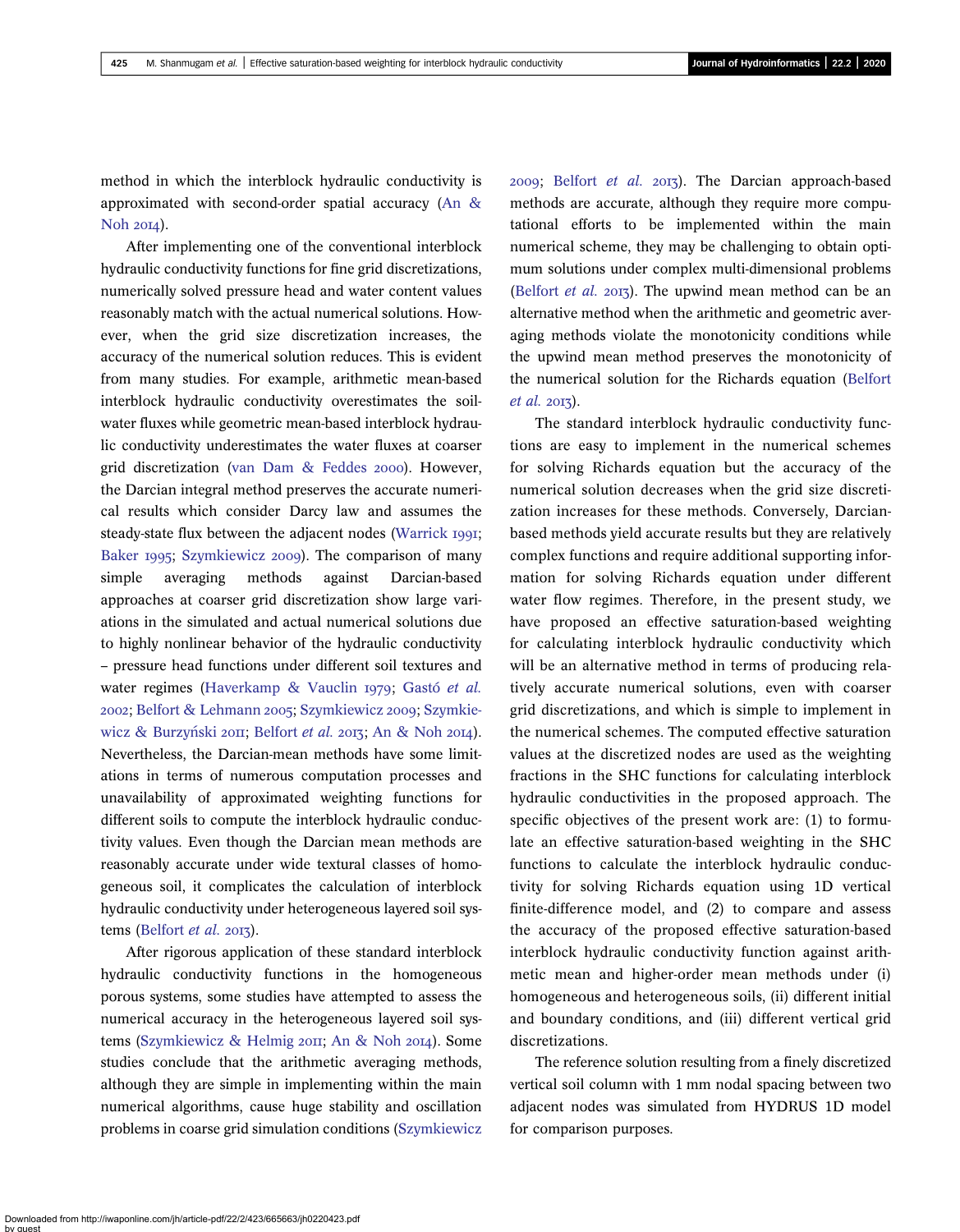### **METHODOLOGY**

#### Discretization of the Richards equation

In 1D finite-difference-based numerical modelling methods, the numerical solutions of the dependent variables (pressure head or moisture content) are solved at the grid nodes where the nodes are either equally spaced or non-equally spaced. In the present study, we considered only the equally spaced 1D vertical finite-difference model for simulating the soil water flows. The formulation of a mixed form of Richards equation for solving 1D vertical flow in the variably saturated zone is as follows:

$$
\frac{\partial \theta}{\partial t} = \frac{\partial}{\partial z} \left[ K(h) \left( \frac{\partial h}{\partial z} - 1 \right) \right] \tag{1}
$$

where  $\theta$  is moisture content ( $L^3 L^{-3}$ ); *h* is suction pressure head or pressure head (L); *K*(*h*) is unsaturated hydraulic conductivity of the soil which is a function of pressure head (LT<sup>-1</sup>); *z* is vertical coordinate assumed positive downward  $(L)$ ;  $t$  is time  $(T)$ .

For simplicity, the sink term is not considered in this study. The finite-difference discretization for fully implicit backward Euler formulation of Equation (1) with a constant nodal discretization is given as follows:

$$
\frac{\theta_i^{n+1,m+1} - \theta_i^n}{\Delta t} = \frac{1}{\Delta z} \left[ K_{i+1/2}^{n+1,m} \left( \frac{h_{i+1}^{n+1,m+1} - h_i^{n+1,m+1}}{\Delta z} \right) - K_{i-1/2}^{n+1,m} \right] \times \left( \frac{h_i^{n+1,m+1} - h_{i-1}^{n+1,m+1}}{\Delta z} \right) - K_{i-1/2}^{n+1,m} + K_{i-1/2}^{n+1,m} \right]
$$
\n(2)

where  $n + 1$  is new time step; *n* is the current time step;  $m + 1$ is new iteration level; *m* is current iteration level;  $K_{i\pm1/2}^{n+1,m}$  is interblock hydraulic conductivity  $(LT^{-1})$ ;  $\Delta t$  is time interval (T); Δ*z* is grid discretization (L).

### Modified Picard iteration method for solving Richards equation

The numerical solution of Equation (2) can be achieved in an iterative manner with a pre-determined threshold error limit. Celia *et al.* (1990) proposed a modified Picard iteration method which improved the mass balance property of the numerical solution. The modified Picard iteration technique can be carried out as follows.

Let us consider Equation (2) and expand the term  $\theta_i^{n+1,m+1}$  with respect to the  $h_i^{n+1,m}$  term using a truncated Taylor series approximation. The Taylor series approximation for the new time step water content variable for the *i*th node  $(\theta_i^{n+1,m+1})$  can be expressed as follows:

$$
\theta_i^{n+1,m+1} = \theta_i^{n+1,m} + \frac{d\theta}{dh}\Big|_i^{n+1,m} (h_i^{n+1,m+1} - h_i^{n+1,m}) + O(\gamma^2)
$$
 (3)

Furthermore, the increment of the dependent variable from iteration *m* to  $m + 1$  can be written as follows:

$$
\gamma_i^{n+1,m+1} = h_i^{n+1,m+1} - h_i^{n+1,m}
$$
\n(4)

Rearranging Equation (4) in terms of the dependent variable at new time step  $(n + 1)$  is as follows:

$$
h_i^{n+1,m+1} = \gamma_i^{n+1,m+1} - h_i^{n+1,m}
$$
 (5)

The term  $\frac{d\theta}{dh}$  $\overline{\phantom{a}}$ capacity of the soil which can be denoted as  $C_i^{n+1,m}$ . Further $n+1,m$  in Equation (3) denotes the specific more second and higher order terms in Equation (3) can be neglected due to smaller values. Substituting Equations  $(3)$ – $(5)$  in Equation  $(2)$ , we obtain:

$$
C_{i}^{n+1,m} \frac{\gamma_{i}^{n+1,m+1}}{\Delta t} + \frac{\theta_{i}^{n+1,m} - \theta_{i}^{n}}{\Delta t}
$$
\n
$$
= \frac{1}{\Delta z} \left[ K_{i+1/2}^{n+1,m} \left( \frac{\gamma_{i+1}^{n+1,m-1} - h_{i+1}^{n+1,m} - (\gamma_{i}^{n+1,m+1} - h_{i}^{n+1,m})}{\Delta z} \right) - K_{i-1/2}^{n+1,m} \left( \frac{\gamma_{i}^{n+1,m+1} - h_{i}^{n+1,m} - (\gamma_{i-1}^{n+1,m+1} - h_{i-1}^{n+1,m})}{\Delta z} \right) - K_{i+1/2}^{n+1,m} + K_{i-1/2}^{n+1,m} \right] \tag{6}
$$

Rearranging Equation (6) in terms of new time step – new iteration levels  $(n + 1, m + 1)$  in the left hand side and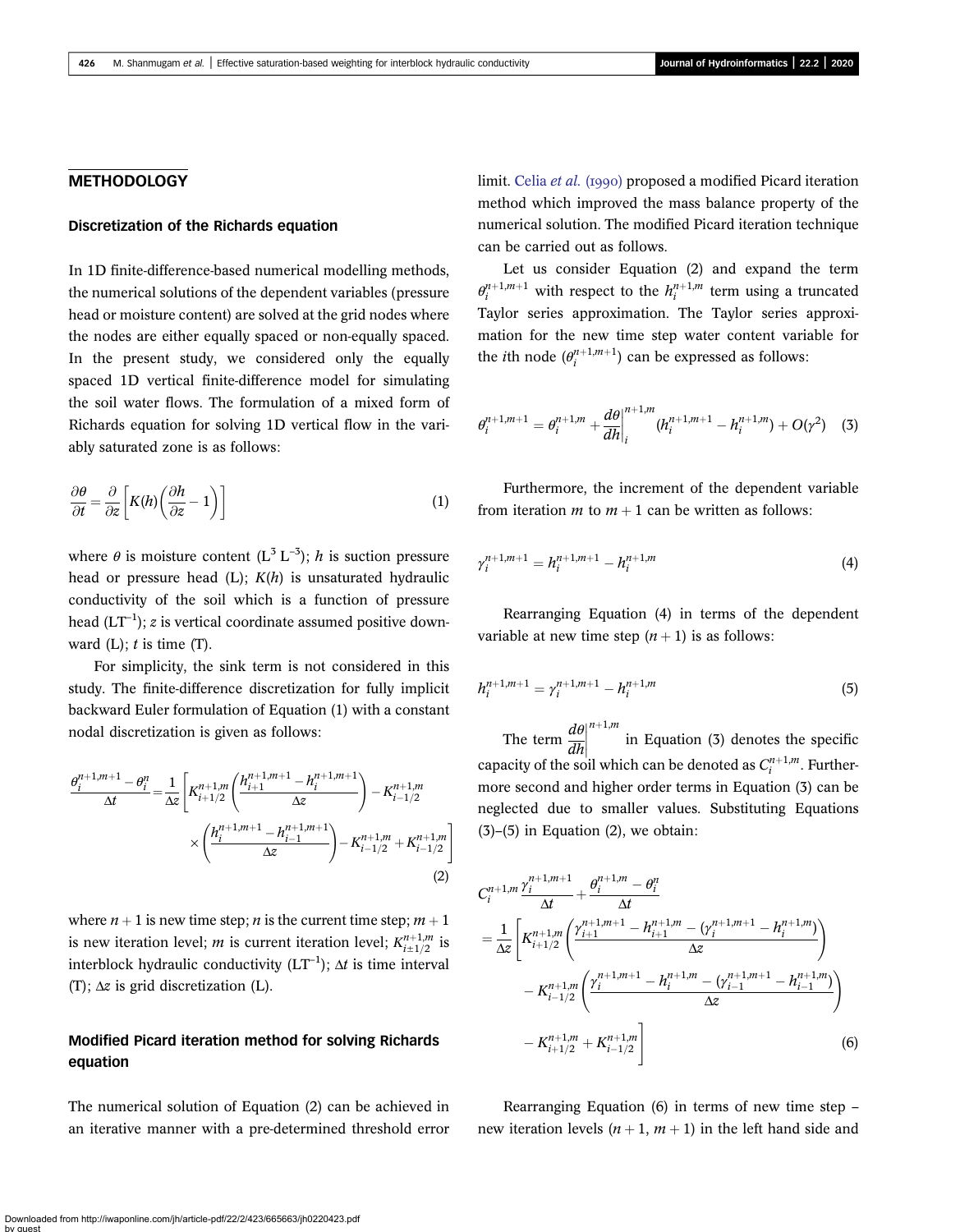new time step – current iteration levels  $(n + 1, m)$  in the right hand side, we obtain:

range of soil types, boundary conditions, and nodal discretizations.

$$
C_{i}^{n+1,m} \frac{\gamma_{i}^{n+1,m+1}}{\Delta t} - \frac{1}{\Delta z^{2}} \left[ K_{i+1/2}^{n+1,m} (\gamma_{i+1}^{n+1,m+1} - \gamma_{i}^{n+1,m+1}) - K_{i-1/2}^{n+1,m} (\gamma_{i}^{n+1,m+1} - \gamma_{i-1}^{n+1,m+1}) \right]
$$
  
= 
$$
- \frac{\theta_{i}^{n+1,m} - \theta_{i}^{n}}{\Delta t} + \frac{1}{\Delta z} \left[ K_{i+1/2}^{n+1,m} \left( \frac{h_{i+1}^{n+1,m} - h_{i}^{n+1,m}}{\Delta z} \right) - K_{i-1/2}^{n+1,m} \left( \frac{h_{i}^{n+1,m} - h_{i-1}^{n+1,m}}{\Delta z} \right) - K_{i+1/2}^{n+1,m} + K_{i-1/2}^{n+1,m} \right]
$$
(7)

Formulating tri-diagonal matrix for the system of linear equations, we obtain:

$$
[P]^{n+1,m} \{ \gamma_i^{n+1,m+1} \} = R_i^{n+1,m} \tag{8}
$$

where  $[P]^{n+1,m}$  is a tri-diagonal matrix containing the coefficients corresponding to  $i-1$ ,  $i$ ,  $i+1$  nodes;  $R_i^{n+1,m}$  is the right-hand side known vector values of the system of linear equations.

The iteration process continues until the error tolerance limit or absolute error is reached between the two consecutive iterations as follows:

$$
\{\gamma_i^{n+1,m+1} - \gamma_i^{n+1,m}\} \le \gamma_a \tag{9}
$$

Furthermore, this absolute error convergence criterion was improved by Huang *et al.* (1996) and the corresponding formulation is given as follows:

$$
C^{n+1,m}|\gamma_a| = \theta^{n+1,m+1} - \theta^{n+1,m} \leq \gamma_{\theta}
$$
\n
$$
(10)
$$

where  $\gamma_a$  is the absolute error;  $C^{n+1,m}$  is the specific capacity of the soil  $(L^{-1})$ ;  $\gamma_{\theta}$  is the threshold limit for the water content which is usually equal to 0.001.

As this convergence criterion proposed by Huang *et al.*  $(1996)$  significantly improved the computational time, we implemented this convergence criterion in our study for solving the Richards equation. However, the focus of the present study is not in the convergence criteria to improve the computational efficiency of the numerical scheme, rather we implemented a new effective saturation-based interblock hydraulic conductivity estimation function in the numerical scheme to improve the accuracy of the numerical solutions of the Richards equation for a wide

#### Parametric soil-water retention functions

The SWR and SHC functions are used as an additional constitutive relationship functions while solving for Richards equation. Many parametric SWR and SHC models were developed in the past with unique fitting parameters (Mualem 1976; Haverkamp et al. 1977; van Genuchten ). For simplicity, we considered the van Genuchten– Mualem model in this study (Mualem 1976; van Genuchten ). The functional relationships among moisture content, pressure head and hydraulic conductivities based on the van Genuchten–Mualem model are as follows:

$$
\theta(h) = \begin{cases} \frac{(\theta_S - \theta_r)}{\left[1 + |\alpha h|^n\right]^m} + \theta_r & h < 0\\ \theta_s & h \ge 0 \end{cases}
$$
(11)

$$
K(h) = K_s S_e^l [1 - (1 - S_e^{l/m})^m]^2
$$
\n(12)

$$
m = 1 - (1/n), \quad n > 1 \tag{13}
$$

$$
C(h) = \frac{\partial \theta}{\partial h} = -(\theta_s - \theta_r) \left[ \frac{1}{1 + \alpha |h|^n} \right]^m \times \frac{m \times (\alpha |h|)^n \times n}{h(1 + (\alpha |h|)^n)}
$$
(14)

where *l* is the pore connectivity parameter which is generally taken to be 0.5 as an average value for many soils (Mualem  $1976$ ); *n* is the shape parameter.

#### Interblock hydraulic conductivity functions

The numerical solution for the dependent variables is solved only at the discretized nodes and the solutions at the interface between the discretized nodes are generally not known from the finite differencing schemes. Therefore, the interblock hydraulic conductivities are estimated based on the adjacent nodes hydraulic conductivity values. Different weighting schemes are used based on the adjacent nodes hydraulic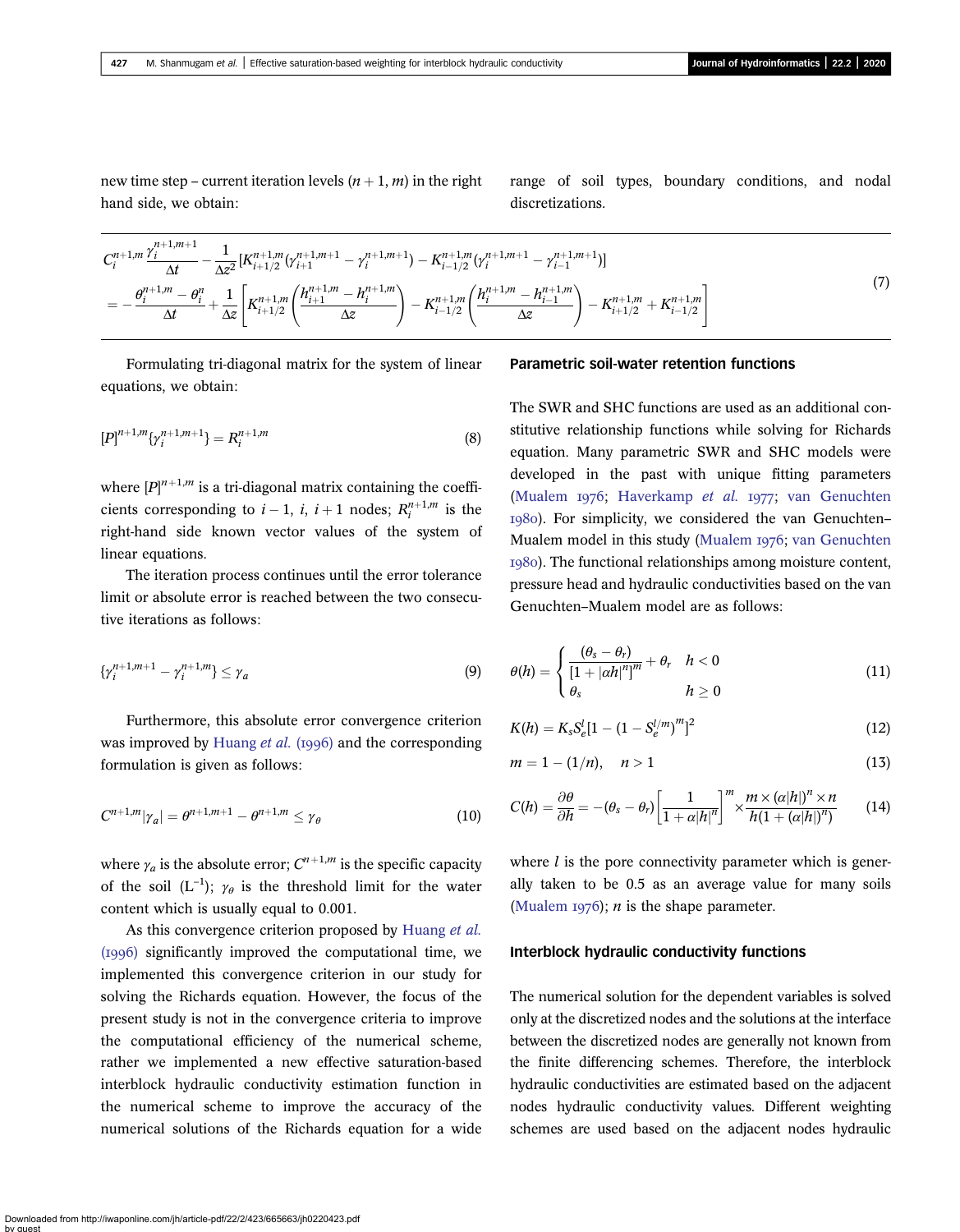conductivity values for estimating an effective hydraulic conductivity or interblock hydraulic conductivity values (Haverkamp & Vauclin 1979; Celia *et al.* 1990; Oldenburg & Pruess 1993). Different formulations for computing interblock hydraulic conductivity values are discussed below.

### Arithmetic mean

The interblock hydraulic conductivity values in each iteration within each time step can be calculated by a simple arithmetic mean method ( $K_{AM}$ ) as follows (Celia *et al.* 1990):

$$
K_{AM} = \left(\frac{K_i + K_{i\pm 1}}{2}\right) \tag{15}
$$

#### Geometric mean

The interblock hydraulic conductivities for the upstream and downstream nodes can also be estimated by the geometric mean method  $(K<sub>GM</sub>)$  which is given as follows (Haverkamp & Vauclin 1979):

$$
K_{GM} = \sqrt{K_i K_{i\pm 1}}\tag{16}
$$

#### Harmonic mean

The harmonic mean  $(K_{HM})$  method of estimating the interblock hydraulic conductivities is as follows (Oldenberg & Pruess 1993; Romano et al. 1998):

$$
K_{HM} = \frac{2K_i K_{i\pm 1}}{K_i + K_{i\pm 1}}\tag{17}
$$

#### Upwind mean

The upstream mean  $(K_{UP})$  method of estimating the interblock hydraulic conductivity function is as follows (Oldenburg & Pruess  $1993$ ):

$$
K_{UP} = \begin{cases} K_i & \text{if } H_i > H_{i+1} \\ K_{i+1} & \text{if } H_i < H_{i+1} \end{cases}
$$
 (18)

where  $H = h + z$  is the total head (L)

#### Higher-order mean method

An  $&$  Noh (2014) adopted a scheme based on a higher-order mean approach for estimating interblock hydraulic conductivity in which two different values of hydraulic conductivity at the cell interface was estimated depending on the gradient value in the cell. The formulation for estimating the higherorder mean hydraulic conductivity (An & Noh  $20I4$ ) is as follows:

$$
K_{Higher} = \begin{cases} K_{i+1/2+}, & if H_{i+1} > H \\ K_{i+1/2-}, & else \end{cases}
$$
(19)

$$
K_{i+1/2+} = K_{i+1} - (\nabla K_{i+1} \cdot \Delta Z_{i+1})/2 K_{i-1/2-} = K_i + (\nabla K_i \cdot \Delta Z_i)/2
$$
\n(20)

$$
\nabla K_i = \phi(r_i) \Delta K_{i-1/2} \tag{21}
$$

where  $r_i = \Delta K_{i+1/2}/\Delta K_{i-1/2}$ ,  $\Delta K_{i-1/2} = K_i - K_{i-1}$ ,  $\Delta K_{i+1/2} =$  $K_{i+1} - K_i$ , and  $\phi(r) = \max(0, \min(r,1))$  is the slope limiter function.

It is to be noted that if the gradient *K* is zero, this higherorder upwind mean method becomes a traditional upwind mean method (Equation (18)).

#### Proposed effective saturation weighting method

A schematic diagram of the proposed method is shown in Figure 1. In this study, we used the well-established parametric-based SHC functions for calculating the interblock hydraulic conductivity values instead of empirical-based weighting functions. Any well-established SHC functions can be used to obtain the interblock hydraulic conductivity values using this proposed approach. For brevity, we considered only the van Genuchten–Mualem model (Equations (11) and (12)) in this study. Equations (11) and (12) denote the SWR and SHC functions respectively. We know that the SWR and SHC functions are used with the Richards equation to obtain numerical solutions at the discretized nodal points. However, the SHC functions (Equation (12)) as such will not be used at the interface location to compute the interblock hydraulic conductivities because the effective saturation value at the interface is not known. Therefore, we used a slightly modified SHC function at the interface between the corresponding adjacent nodes where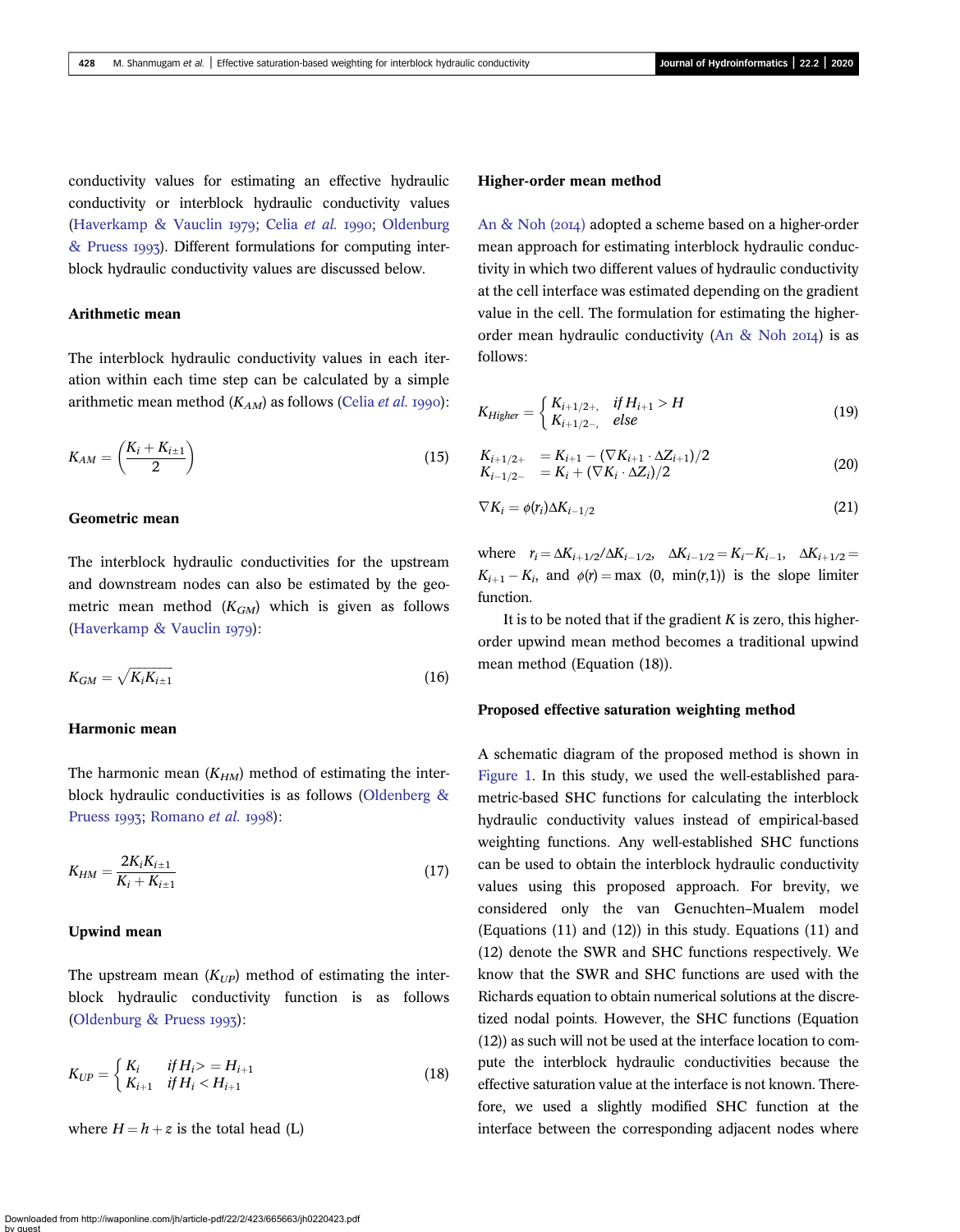

Figure 1 | Schematic diagram of the proposed effective saturation-based weighting method for interblock hydraulic conductivity estimation.

we replaced the effective saturation term with an equivalent effective saturation term to account for the average value of the effective saturation at the interface. The equivalent effective saturation term at the interface was computed based on the adjacent nodes effective saturation values (Figure 1). The proposed effective saturation-based interblock hydraulic conductivity function is given as follows:

$$
K_{ES} = \begin{cases} K_{i+1/2} = K_s (S_{i+1/2})^l [1 - 1\{1 - (S_{i+1/2})^{1/m}\}^m]^2 \\ K_{i-1/2} = K_s (S_{i-1/2})^l [1 - 1\{1 - (S_{i-1/2})^{1/m}\}^m]^2 \end{cases}
$$
(22)

$$
S_{i+1/2} = \frac{S_i}{S_i + S_{i+1}} (S_i) + \frac{S_{i+1}}{S_i + S_{i+1}} (S_{i+1}) = \frac{S_i^2 + S_{i+1}^2}{S_i + S_{i+1}}
$$
  
\n
$$
S_{i-1/2} = \frac{S_i}{S_i + S_{i-1}} (S_i) + \frac{S_{i-1}}{S_i + S_{i-1}} (S_{i-1}) = \frac{S_i^2 + S_{i-1}^2}{S_i + S_{i-1}}
$$
(23)

$$
S_i = \frac{\theta_i - \theta_r}{\theta_s - \theta_r} \tag{24}
$$

where  $\theta_i$  is the water content for *i*th node at current time level;  $\theta_r$  is residual water content of the soil;  $\theta_s$  is saturated water content of the soil;  $S_i$  is the effective saturation at the *i*th node;  $S_{i+1/2}$ ,  $S_{i-1/2}$ ,  $K_{i+1/2}$ , and  $K_{i-1/2}$  are interface effective saturation and hydraulic conductivity values between *i* and  $i + 1$ , and  $i$  and  $i - 1$  nodes respectively.

The average effective saturation values at the interface are not solved in the finite difference based numerical schemes. So, the equivalent effective saturation values are to be estimated based on adjacent nodes effective saturation values. The equivalent effective saturation values  $(S_{i+1/2}, S_{i})$  $S_{i-1/2}$ , at the interface either between the *i*th and  $i+1$ th nodes or *i*th and *i*-1th nodes are calculated in such a way that the weights are properly normalized for achieving the stability of the numerical solution (Equation (23)). For example, the following calculation with assumed values confirms the proper estimation of the interblock hydraulic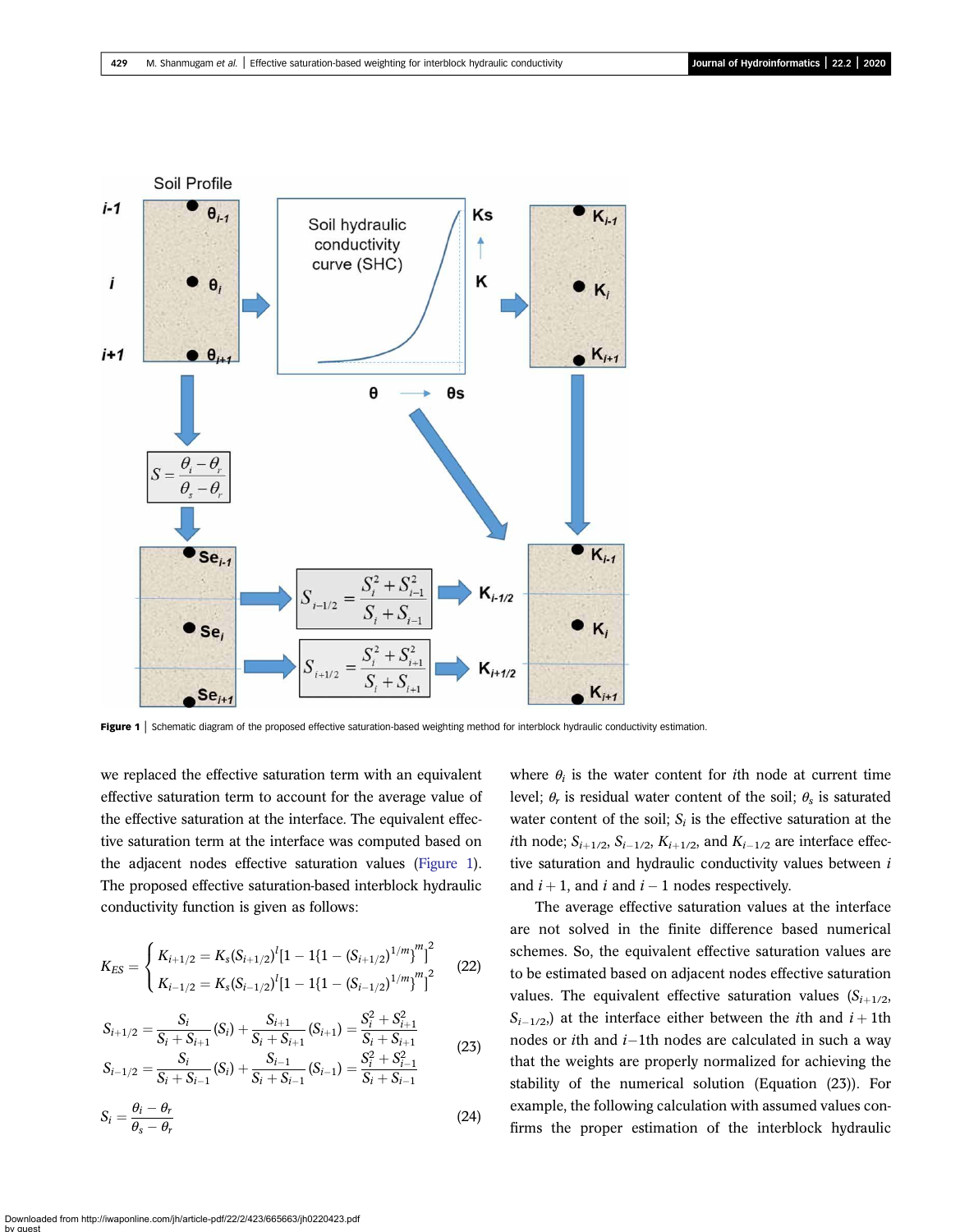conductivity values at the interface for the numerical stability criteria.

Let us consider a soil column with four equally spaced vertical nodes from top to bottom  $(i = 1, 2, 3, 4)$ . The three interface locations in the 4th nodal soil column can be located at  $1\frac{1}{2}$ ,  $2\frac{1}{2}$ , and  $3\frac{1}{2}$  positions respectively. Let us consider a sand soil and corresponding van Genuchten model parameters as required in Equation (22) as follows:

 $K_s = 29.7$  cm/h;  $n = 2.68$ ;  $l = 0.5$ ;  $m = 0.62$ 

Let us also assume the initial effective saturation values at the nodes  $i = 1, 2, 3$  and 4 as follows:

 $S_1 = 0.7$ ;  $S_2 = 0.5$ ;  $S_3 = 0.2$ ;  $S_4 = 0.1$ 

Computing interblock hydraulic conductivities using Equation (22) with the assumed values as mentioned above at the interface  $K_{i+1/2}$  and  $K_{i-1/2}$  is as follows:

For node  $i = 2$ :

$$
S_{2+1/2} = \frac{S_2^2 + S_3^2}{S_2 + S_3} = \frac{0.5^2 + 0.2^2}{0.5 + 0.2} = 0.4143
$$
  

$$
K_{2+1/2} = K_{2\frac{1}{2}} = K_s (S_{2+1/2})^l [1 - \{1 - (S_{2+1/2})^{1/m}\}^m]^2 = 0.473
$$

$$
S_{2-1/2} = \frac{S_1^2 + S_2^2}{S_1 + S_2} = \frac{0.7^2 + 0.5^2}{0.7 + 0.5} = 0.6167
$$
  

$$
K_{2-1/2} = K_{1\frac{1}{2}} = K_s (S_{2-1/2})^l [1 - \{1 - (S_{2-1/2})^{1/m}\}^m]^2 = 2.334
$$

Similarly, for node  $i = 3$ :

 $K_{\mathbf{3}+\frac{1}{2}}=K_{\mathbf{3\frac{1}{2}}}=0.014$  $K_{\mathbf{3} - \frac{1}{2}} = K_{2\frac{1}{2}} = 0.473$ 

It can be observed from the above sample calculation that the interblock hydraulic conductivities upstream  $(K_{i-\frac{1}{2}})$  and downstream  $(K_{i+\frac{1}{2}})$  sides of the *i*th nodes are calculated properly. For instance, if we consider the interface between nodes 2 and 3, the resulting interblock hydraulic conductivity should be calculated at  $K_{2^1_2}$ . The sample calculation results reveal that the downstream side interblock hydraulic conductivity value  $K_{2+\frac{1}{2}} = K_{2\frac{1}{2}} = 0.473$  for the node  $i = 2$ 

matches precisely with the upstream side interblock hydraulic conductivity value  $K_{3-\frac{1}{2}} = K_{2\frac{1}{2}} = 0.473$  for the node  $i = 3$ . This situation can be further visualized whereby the interface location  $\left(K_{2\frac{1}{2}}\right)$  at which the estimated two different interblock hydraulic conductivities ( $K_{2+\frac{1}{2}}$  and  $K_{3-\frac{1}{2}}$ ) are nothing but the same. Therefore, the values must be the same. This confirms the stable numerical solutions by the proposed method and thus this approach can be adopted for solving the Richards equation.

Briefly, the significance of the proposed method can be recognized in two aspects: (1) it models the interblock hydraulic conductivity using the specific SHC functions such as the van Genuchten–Mualem (Mualem 1976; van Genuchten 1980) and Brooks–Corey (Brooks & Corey ) models which are basically a parametric-based SWR and SHC functions thus controlling the smooth variation of the estimated interblock hydraulic conductivities rather than a simple approximation by the conventional methods, and (2) it directly uses the parametric-based SHC functions to estimate interblock hydraulic conductivity values, thus complex calculations as required by the Darcian-based approaches are not necessary under any flow conditions.

#### Test case simulations

Effectiveness of the developed interblock hydraulic conductivity methods was assessed by simulating various test case scenarios with different soils, boundary conditions, and grid discretizations. For brevity and clarity, only three methods of calculating interblock hydraulic conductivities, such as arithmetic average, higher-order mean and the proposed effective saturation methods, were compared in each scenario simulated in this study. We specifically chose the higher-order mean method to compare with the proposed method results because the higher-order means method proposed by An & Noh  $(20I4)$  was the recent study which compared the relevant standard and recently evolved interblock hydraulic conductivity functions and their proposed model results were better than the compared model results.

#### Accuracy assessment for the numerical solutions

The numerical accuracy of different interblock hydraulic conductivity estimation functions developed in the present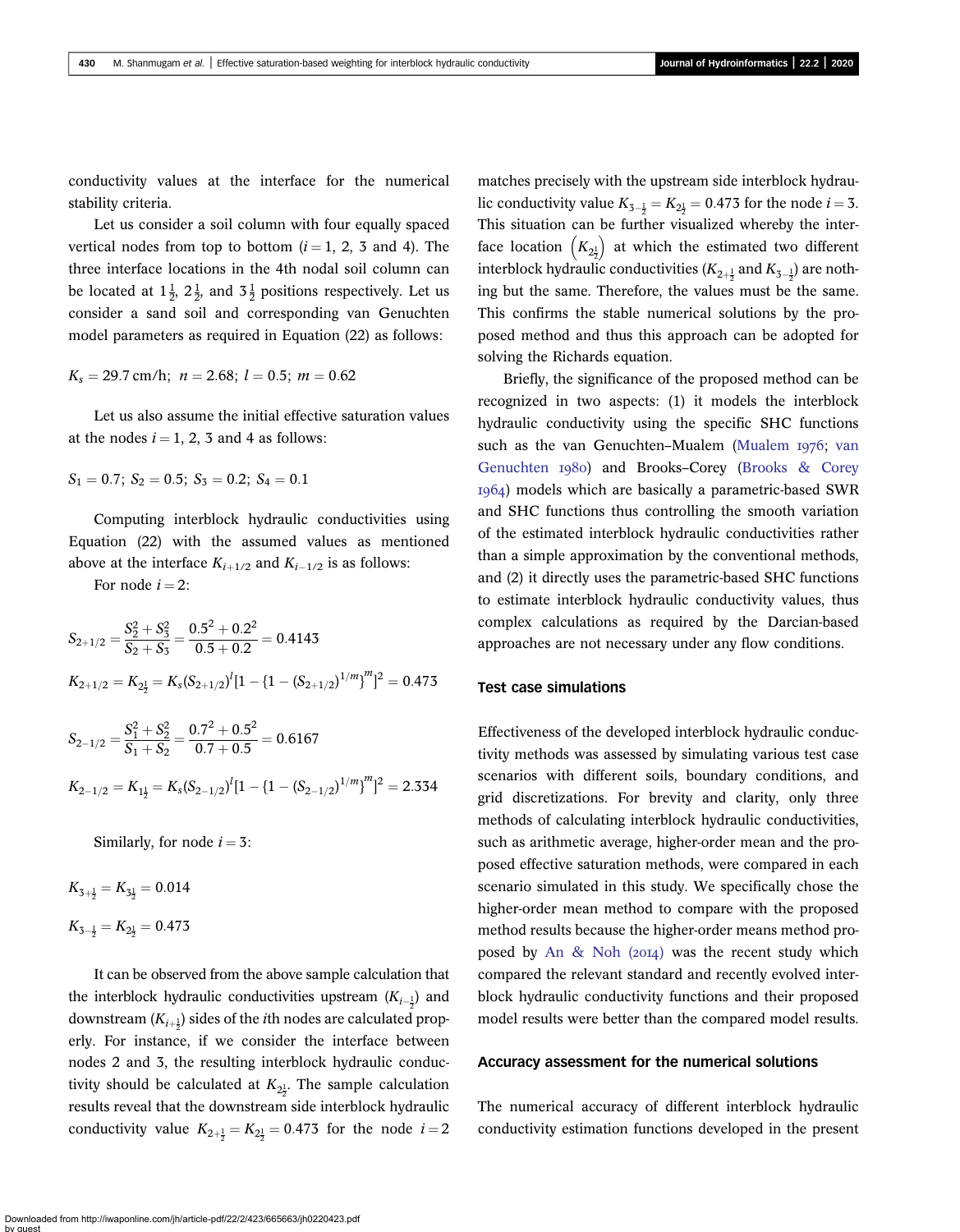study was compared against the reference numerical solution. The reference numerical solution was simulated using the HYDRUS 1D model with finely discretized soil profiles (1 mm) such that all interblock hydraulic conductivity functions yield the same results. Two statistical indices, mean absolute error (MAE) and root mean square error (RMSE), was adopted to assess the performance of the developed interblock hydraulic conductivity functions. The formulations of MAE and RMSE are as follows:

$$
MAE = \frac{1}{N} \sum_{i=1}^{N} |X_{ref} - X_i|
$$
\n(25)

$$
RMSE = \sqrt{\frac{1}{N} \sum_{i=1}^{N} \left[ X_{ref} - X_i \right]^2}
$$
 (26)

where  $X_{ref}$  is the reference pressure head or water content values at a specific location and time step (L or  $L^3 L^{-3}$ );  $X_i$ is the modeled pressure head or water content values at the corresponding location and time step (L or  $L^3 L^{-3}$ ); *N* is the total number of data points.

Furthermore, an additional moisture content error index (*EMC*) based on simulated and reference solution moisture content values according to An & Noh  $(2014)$  was also used to compute the performance of the developed models which is given as follows:

$$
E_{MC} = \frac{1}{N} \sum_{i=1}^{N} \sqrt{\left[\frac{\theta_{ref} - \theta_i}{\theta_{ref}}\right]^2}
$$
 (27)

where  $\theta_{ref}$  is the reference solution moisture content ( $L^3 L^{-3}$ ).

# TEST CASE SIMULATIONS RESULTS AND **DISCUSSION**

### Test case 1: infiltration under constant head boundary condition in homogenous soil

Test case 1 simulated a vertical 1D flow in a homogenous soil profile under constant pressure head boundary conditions with the value of  $h_{z=0,t} = -1$  cm applied at the soil surface node  $(z = 0)$  and at all time steps  $(t > 0)$  throughout the simulation time. The total depth of the soil profile (*L*) was considered as 5 m. The initial condition was assigned with the pressure head value of  $h_{z,t=0} = -500$  cm at time  $t = 0$ . The bottom boundary condition was assigned with a free drainage type boundary condition  $(h_{z=L,t} = h_{z=L-1,t})$ . The soil type used in this test case and the corresponding SWR parameters based on Carsel & Parrish  $(1988)$  are given in Table 1. Simulations were carried out for four different vertical grid discretizations (Δ*z*) of 5, 10, 25 and 50 cm respectively. The total simulation time considered for this test case was about 2 hours.

Simulated pressure head profiles of different interblock hydraulic conductivity methods for the vertical discretization of 25 cm is shown in Figure 2. Arithmetic and higherorder mean methods show relatively deviated pressure head profiles, especially in the downstream side of the reference solution when compared to the proposed mean method. This is because arithmetic and higher-order mean methods estimate the interblock hydraulic conductivity by directly using upstream and downstream nodes hydraulic conductivity values thus resulting in overestimation of the interblock hydraulic conductivity which caused deviated results. However, the proposed mean method, unlike other methods, imposed the weights based on actual effective saturation values through the SHC functions for calculating interblock hydraulic conductivity values which resulted in a reasonably accurate estimation of interblock hydraulic conductivities and so the pressure heads and moisture contents.

| Table 1 Soil types and the corresponding soil-water retention parameters (Carsel & |  |
|------------------------------------------------------------------------------------|--|
| Parrish 1988) used in the test cases 1, 2, 3, and 4                                |  |

| Soil-water retention                                   |      |                                     |                                         | Test case 4    |            |            |  |
|--------------------------------------------------------|------|-------------------------------------|-----------------------------------------|----------------|------------|------------|--|
| parameters for<br>Mualem-van<br><b>Genuchten model</b> | Test | <b>Test</b><br>case 1 case 2 case 3 | Test                                    | Layer<br>1     | Layer<br>2 | Layer<br>3 |  |
| Soil texture                                           |      |                                     | Sand Loam Clay loam Loam Silt loam Clay |                |            |            |  |
| $\theta_{\rm s}$ (cm <sup>3</sup> /cm <sup>3</sup> )   | 0.43 | 0.43                                | 0.41                                    | 0.43           | 0.45       | 0.38       |  |
| $\theta_r$ (cm <sup>3</sup> /cm <sup>3</sup> )         |      | 0.045 0.078 0.095                   |                                         | 0.078 0.067    |            | 0.068      |  |
| $\alpha$ (1/cm)                                        |      | 0.145 0.036 0.019                   |                                         | $0.036$ $0.02$ |            | 0.008      |  |
| n                                                      | 2.68 | 1.56                                | 1.31                                    | 1.56           | 1.41       | 1.09       |  |
| $K_s$ (cm/hr)                                          | 29.7 | 1.04                                | 0.26                                    | 1.04           | 0.45       | 0.2        |  |
|                                                        | 0.5  | 0.5                                 | 0.5                                     | 0.5            | 0.5        | 0.5        |  |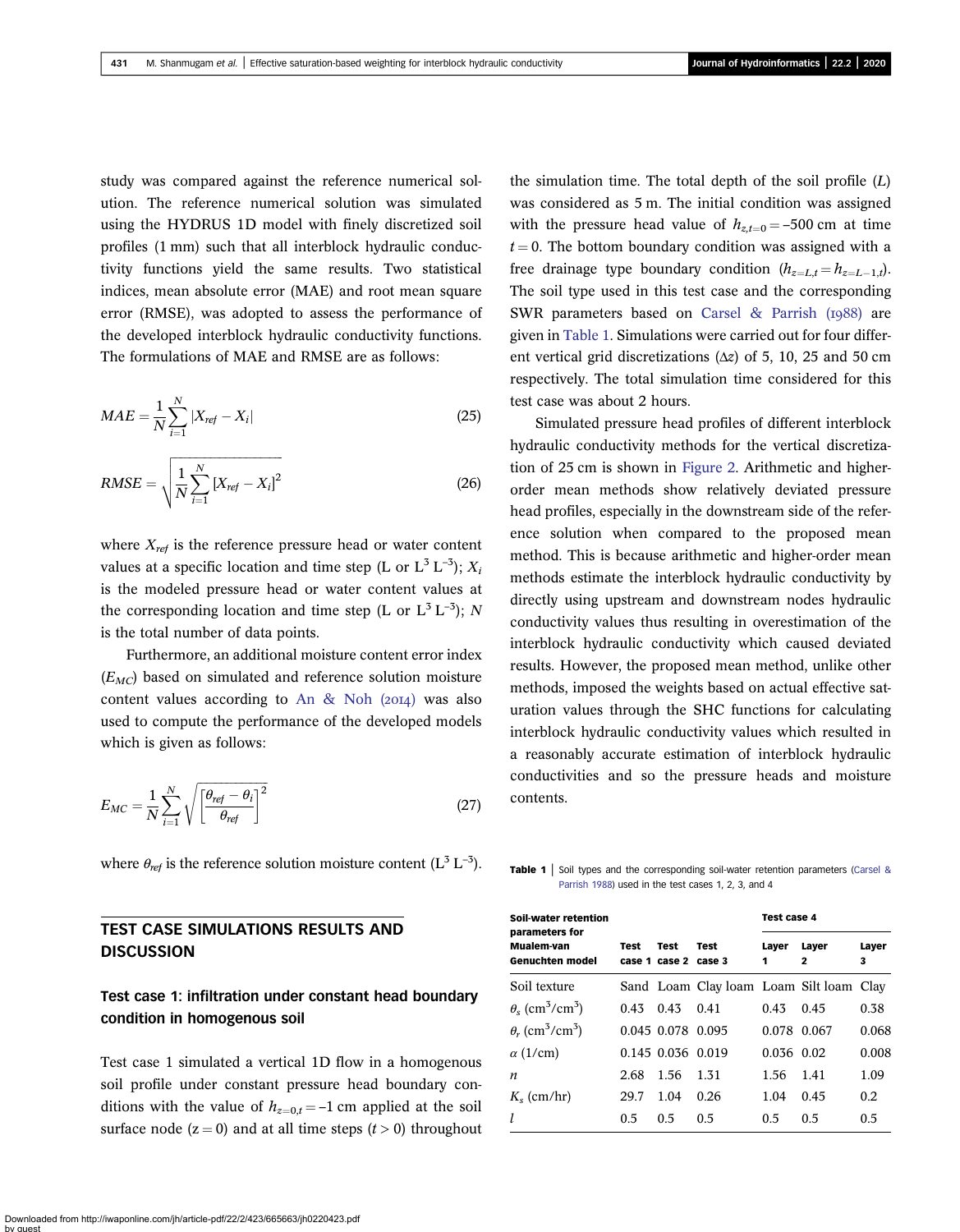

Figure 2 | Pressure head distribution profile after 2 hours of simulation under constant head boundary conditions ( $h_{z=0,t}$   $=$   $-$  1 cm) in sand soil for the grid discretization of 25 cm.

The accuracy of the simulated pressure head distribution profiles with respect to the reference solution for different grid discretizations was calculated using Equations (25) and (26). The numerical results for different grid discretizations show that the accuracy of the simulated results from all developed methods deviated more and more from the reference solution as the grid discretizations increased. The calculated model performance indices (RMSE and MAE) for the test case 1 simulations are shown in Figure 3. The proposed method was the relatively least erroneous method when compared to other methods at all grid discretizations. This is due to the fact that the proposed method calculated the interblock hydraulic conductivity based on effective saturation weighting and through proper parametric-based SHC functions thus reasonably estimating the actual interblock hydraulic conductivities at the interface.

# Test case 2: constant head infiltration and constant head bottom boundary conditions in the homogeneous soil

This test case simulated the flow in homogenous loam soil under constant head top boundary (infiltration) and constant head bottom boundary conditions by imposing the constant pressure head value of  $h_{z=0,z=L,t} = -1$  cm at both the top and bottom nodes for all time steps. The initial condition was assigned as  $h_{z,t=0} = -100$  cm to all the discretized nodes in the soil domain at time  $t = 0$ . The total length of the soil profile was assigned to 100 cm. Similarly, the vertical grid discretizations were varied with 5, 10 and 15 cm. The simulation was continued for up to 2 hours after which the results were compared with the reference solutions. Furthermore, the parameters of SWR and SHC functions of the soil used in this test case are listed in Table 1.

The simulated pressure head distribution profiles from different interblock hydraulic conductivity methods for the grid discretization of 10 cm are shown in Figure 4. This simulation shows the water movement in the soil both due to infiltration (downward movement) from the top and capillary rise from the bottom (upward movement) of the soil profile. It can be observed from Figure 4 that the pressure head profiles from the top and bottom node advanced relatively faster with respect to the reference solution at the end of simulation time  $(t = 2 h)$  for arithmetic and higher-order mean methods. This indicates that the arithmetic and higher-order mean methods under initially wet soil profiles  $(h_{z,t=0} = -100 \text{ cm})$ , as in this case, computed the interblock hydraulic conductivity in such a way that it thrusts the



Figure 3 | Accuracy of the simulated pressure head values with respect to the reference solution in terms of (a) RMSE and, (b) MAE values after 2 hours for test case 1 simulations.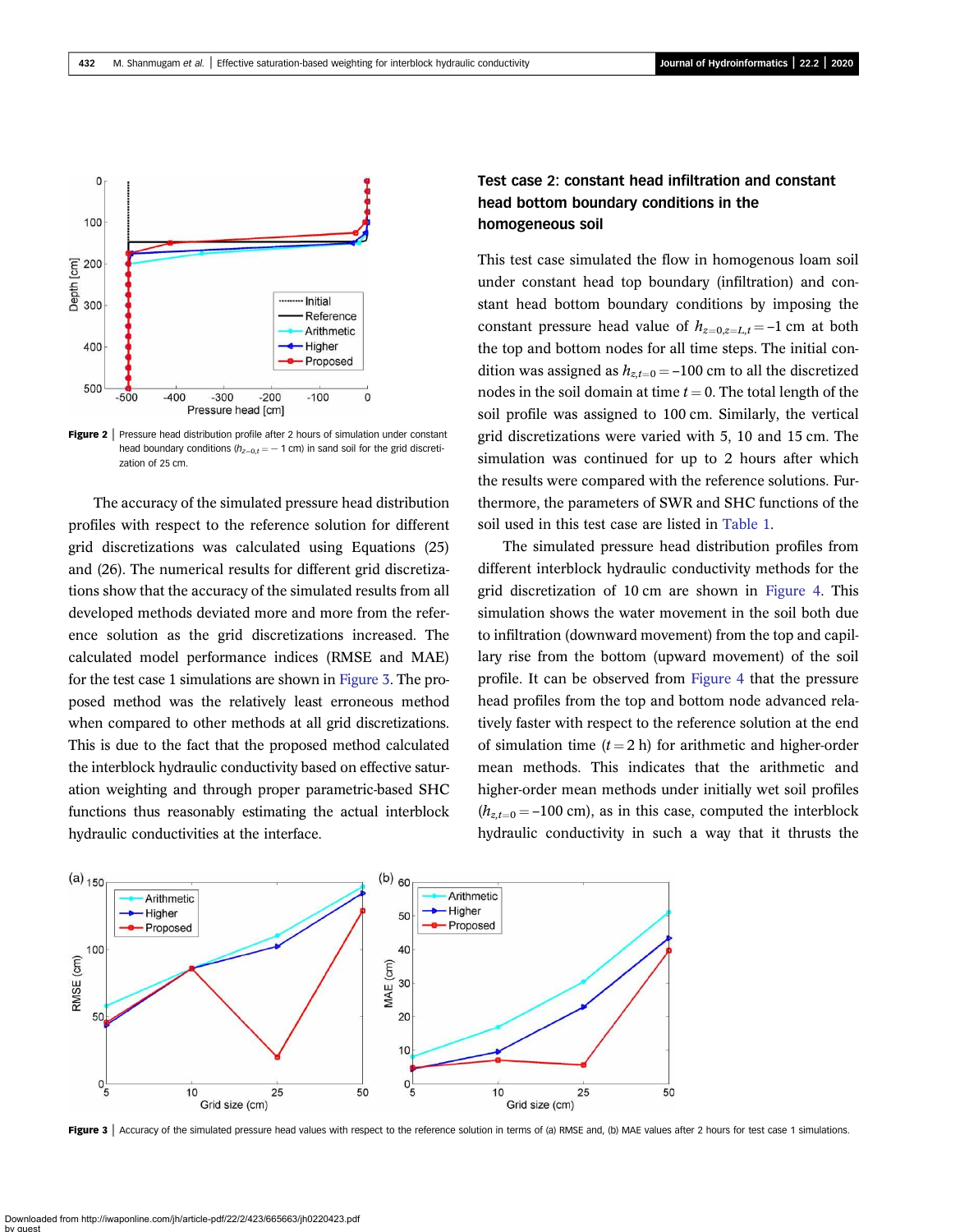

Figure 4 | Pressure head distribution after 2 hours of simulation under constant head top and bottom boundary conditions  $(h_{z=0,z=L,t} = -1$  cm) in loam soil for the grid discretization of 10 cm.

water movement to relatively higher depths than as compared to the previous test case (test case 1) condition where the initial soil profile was considered relatively dry  $(h_{z,t=0} = -500 \text{ cm})$ . Therefore, both arithmetic and higherorder mean methods under relatively wet initial soils perform poorer than dry initial soils. However, the proposed mean method estimated the interblock hydraulic conductivity through parametric SHC functions and the resulted solution was closely matched with the reference solutions under different initial conditions and at larger grid discretizations as well (Figures 3 and 4).

The computed RMSE and MAE values for these test case simulations are shown in Figure 5(a) and 5(b) respectively. The arithmetic and higher-order mean methods are on a par with each other while the proposed mean method was the least erroneous method among other methods. Overall, the maximum magnitude of the calculated RMSE and MAE values for all the developed models were within 40 and 25 cm respectively. This is because this test case was simulated for relatively wet soil with the initial pressure head distribution of –100 cm, thus the resulted deviations were calculated within the range of –1 to –100 cm. Nevertheless, the proposed method performed significantly well within the RMSE and MAE values of 15 and 10 cm, respectively.

## Test case 3: atmospheric boundary condition in homogenous soil

This test simulated the flow under alternate wetting and drying spells of precipitation through the atmospheric boundary at the top node and the free drainage boundary at the bottom node of the soil profile. The specified atmospheric boundary with precipitation and evaporation rates for four consecutive days are listed in Table 2. This atmospheric boundary condition removes the excess water which is resulting from oversaturation as surface runoff from the surface. Similarly, the potential evaporation rate is restricted to a limited evaporation rate whenever the simulated pressure head at the top node exceeds the specified critical pressure head value. For this simulation, the critical pressure head value was assigned with  $h_{z=0} = -15,000$  cm. It was assumed in this simulation that if the simulated pressure head value at any time during the simulation exceeded the wilting point equivalent ( $h_{z=0} = -15,000$  cm) pressure head value, the potential evaporation rate was reduced to a



Figure 5 | Calculated (a) RMSE and (b) MAE values after 2 hours for the test case 2 simulations.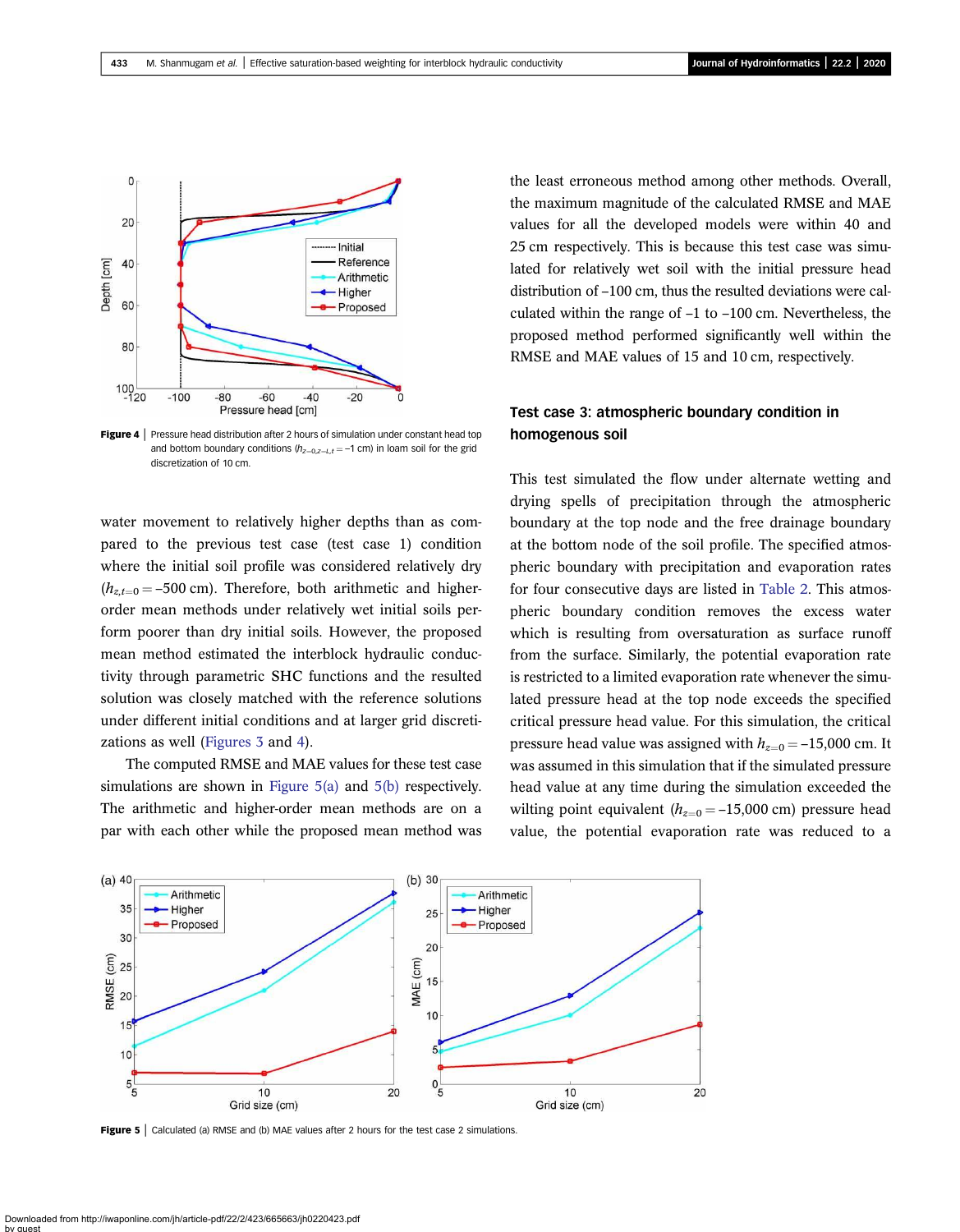Table 2 | Time-varying atmospheric boundary conditions used to simulate the flow in test case 3

| Day | Precipitation<br>(cm/days) | <b>Evaporation</b><br>(cm/days) | <b>Critical pressure head</b><br>(cm) |
|-----|----------------------------|---------------------------------|---------------------------------------|
|     | 2                          | $\theta$                        | $-15,000$                             |
| 2   | 0                          |                                 | $-15,000$                             |
| 3   | 6                          | $\theta$                        | $-15,000$                             |
| 4   | 0                          |                                 | $-15,000$                             |

limited evaporation rate. The initial condition was assigned as  $h_{z,t=0} = -100$  cm. Three different vertical discretizations were simulated as 5, 10 and 20 cm respectively. The total time of simulation was approximately 4 days as mentioned in Table 2.

Figure  $6(a)$  and  $6(b)$  shows the simulated moisture content profiles after the 3rd and 4th days of simulation. The moisture content profiles were simulated for alternate wetting and drying spells of precipitation events in this test case. The simulated reference moisture content profile on the 3rd day shows that the soil profile was completely saturated up to 100 cm below the soil surface due to a precipitation event of 6 cm/day. However, the developed interblock hydraulic conductivity models for 10 cm grid discretization predict the simulated saturated water content profiles at about 60–70 cm below the surface. As we already saw from the other two test cases (test cases 1 and 2), the accuracy of the numerical solution decreased as the vertical grid discretizations increased. Therefore, the simulated moisture content profiles by various interblock hydraulic conductivity methods show relatively larger deviated profiles from the reference solution. In addition to the coarser vertical discretization factor, the length of the simulation time, which in this case was 3 days, was also relatively longer and thus caused the deviation in the simulated moisture content profiles from reference solutions (Figure 6(a)). Similarly, the simulated moisture content profiles after 4 days also show the deviated profiles from the reference profiles (Figure 6(b)). After a precipitation event on the 3rd day, there was a drying spell on the 4th day which resulted in the upward movement of water through an evaporation process from the top layer. As a result, it significantly removed water from the soil profile and brought down the moisture content of the top node from 0.41 to  $0.15 \text{ cm}^3/\text{cm}^3$ .

The three vertical discretizations simulation results with respect to the reference solution were computed in terms of RMSE, MAE and  $E_{MC}$  values after 3 and 4 days of the simulation are shown in Figures 7 and 8, respectively. The performance of the proposed method was relatively better than other methods as the calculated RMSE, MAE and EMC values were relatively lesser when compared to other methods (Figures 7 and 8). An additional error index for the moisture content was also computed for these test case simulations based on the deviation of the simulated and reference-based moisture content values with respect to the reference-based moisture content values. This error index  $(E_{MC})$  was also computed as the lowest for the proposed method when compared to other methods. This shows that the proposed interblock hydraulic conductivity method performs relatively better among all other methods and across all the indices such as RMSE, MAE and  $E_{MC}$ . Although the calculated RMSE, MAE and  $E_{MC}$ 



Figure 6 | Moisture content distribution profiles under atmospheric boundary conditions for the grid discretization of 10 cm after (a) 3 days, and (b) 4 days of the simulation.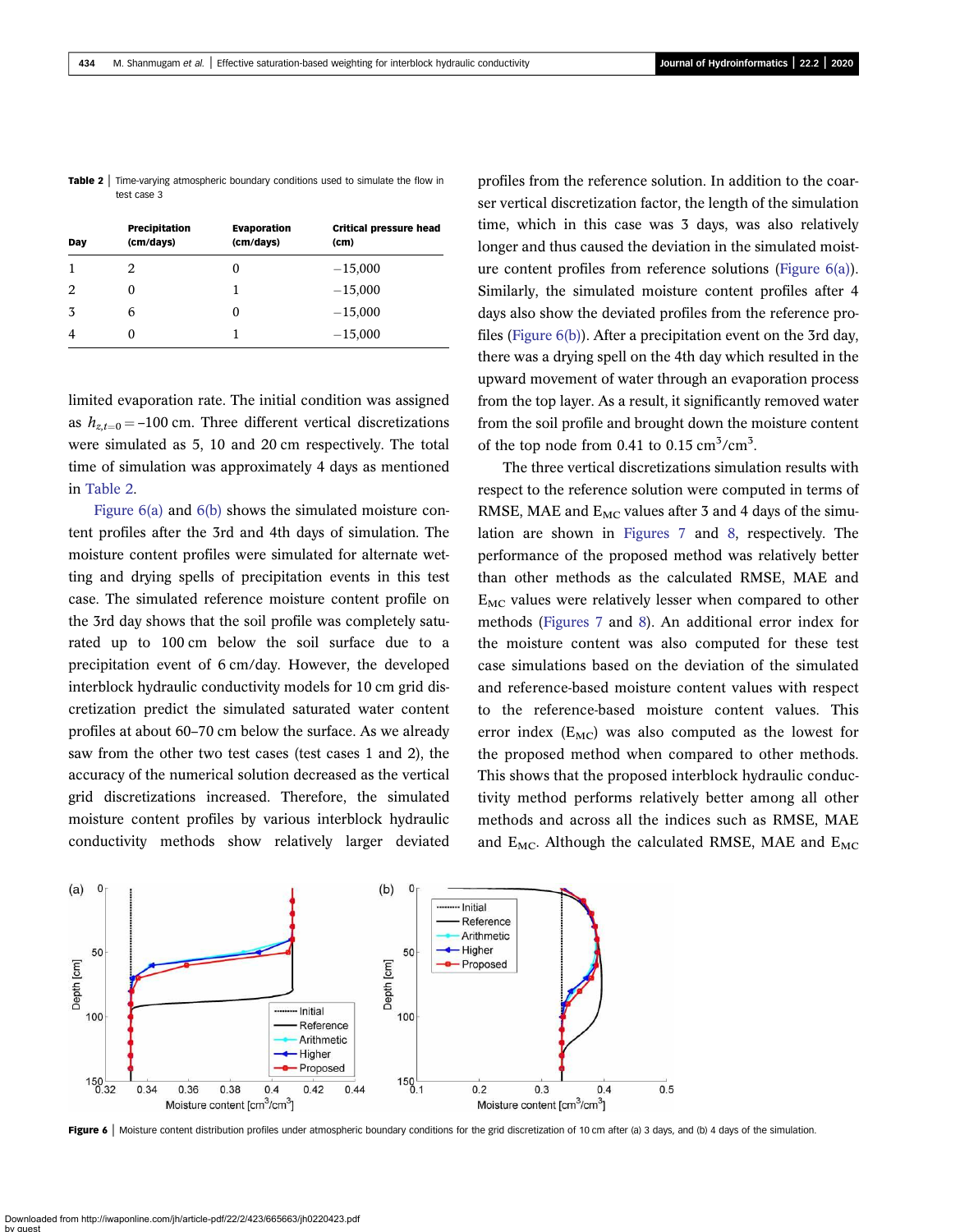

Figure  $7 \mid$  Calculated (a) RMSE, (b) MAE, and (c)  $E_{MC}$  values after 3 days for the test case 3 simulations.



Figure 8  $\vert$  Calculated (a) RMSE, (b) MAE, and (c)  $E_{MC}$  values after 4 days for the test case 3 simulations.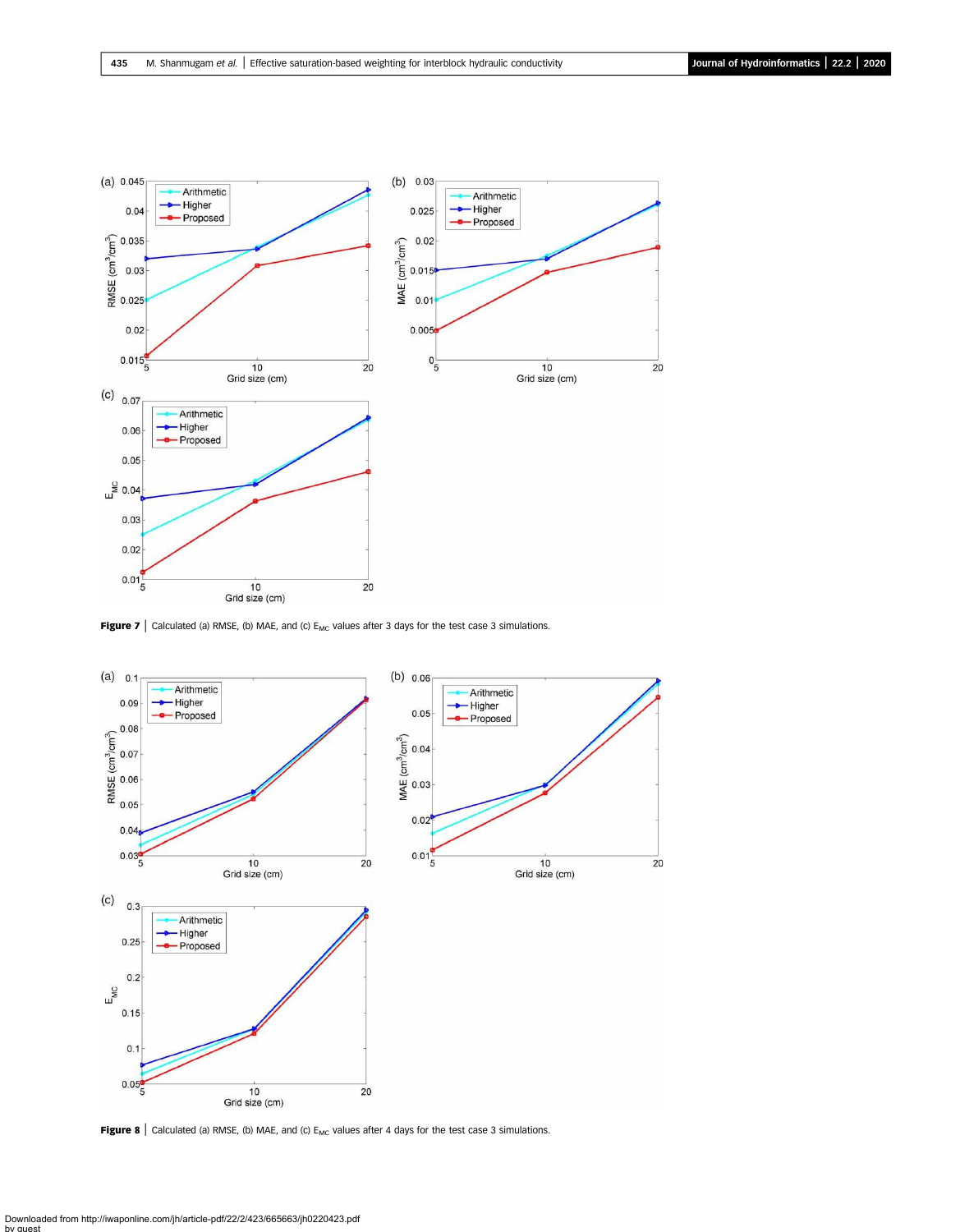values for 4 days after simulation were on a par with each other for all the methods, the proposed method was nevertheless showing relatively lower values across all indices (Figure 8).

## Test case 4: heterogeneous layered soil with constant head boundary conditions

Test case 4 simulated the flow in the heterogeneous three-layered soil system under constant head boundary conditions at the top and bottom nodes. Soil type and corresponding SWR parameters of the three soils are listed in Table 1. The depth of each soil layer was 30 cm and thus the total depth of the simulated soil profile was 90 cm. The initial condition was assigned with the pressure head value of  $h_{z,t=0} = -500$  cm. The top and bottom boundary condition was assigned as a constant head type boundary condition with the pressure head value of  $h_{z,0,t} = -1$  cm. The total simulation time was about 8 hours and three different vertical discretizations were simulated with 2, 5, and 15 cm respectively.

The simulation results of the heterogenous three-layered soil system are shown in Figure 9. The simulated reference moisture content profiles after 8 hours under constant head boundary conditions show that the profile fully saturated the entire top layer soils and a few cms of the middle layer soils (Figure 9). Conversely, the upward movement of water from the bottom-most node saturated more



Figure 9 | Simulated moisture content distribution profiles after 8 hours under constant methods. head boundary conditions in heterogeneous three-layered soil system for the grid sizes of 5 cm.

than 50% depth of the bottom layer soils. It was clearly seen that the arithmetic and higher-order mean methods predict the moisture content profiles away from the reference solution profiles for the vertical discretization of 5 cm (Figure 9). The simulated moisture content profile from the proposed method was relatively better than other methods and closely matched with the reference solution simulated by the HYDRUS 1D model. It has already been shown that the proposed method performs relatively well with the fine-grained soils with constant head-based boundary conditions (infiltration under ponded water) in previous test cases. This test case also demonstrated the soil-water movement under constant head boundary conditions in finegrained soils arranged in three-layered soil systems and the performance of the proposed method was relatively better when compared to other methods. The simulated moisture content profiles at the interface between two layers (layers 1 and 2) showed oscillated profiles for both arithmetic and higher-order mean methods (Figure 9). This could be due to improper computation of interblock hydraulic conductivities resulting from unique SWR and SHC parameters of two different soils at the layer interface. However, the proposed method computed the numerical solution at the interface in such a way that the moisture content profile was relatively smooth and continuous due to the fact that it adopted parametric-based SHC functions and equivalent effective saturation values to compute the interblock hydraulic conductivities at the interface.

Figure 10 showing the simulated soil moisture content values after 8 hours with respect to the reference-based solutions were relatively better for the proposed method when compared to other methods. For example, the computed  $E_{MC}$  value for the proposed method was reduced by 50 and 30% from the arithmetic mean and higher-order mean methods respectively (Figure 10). It was also observed that the reduction in MAE values was increased as the grid discretization increased for the proposed method when compared to other methods. This was mainly due to the fact that the proposed method simulated moisture content profiles at the interface and was relatively smooth and continuous, thus the deviation from the reference solution was relatively lesser for the proposed method than other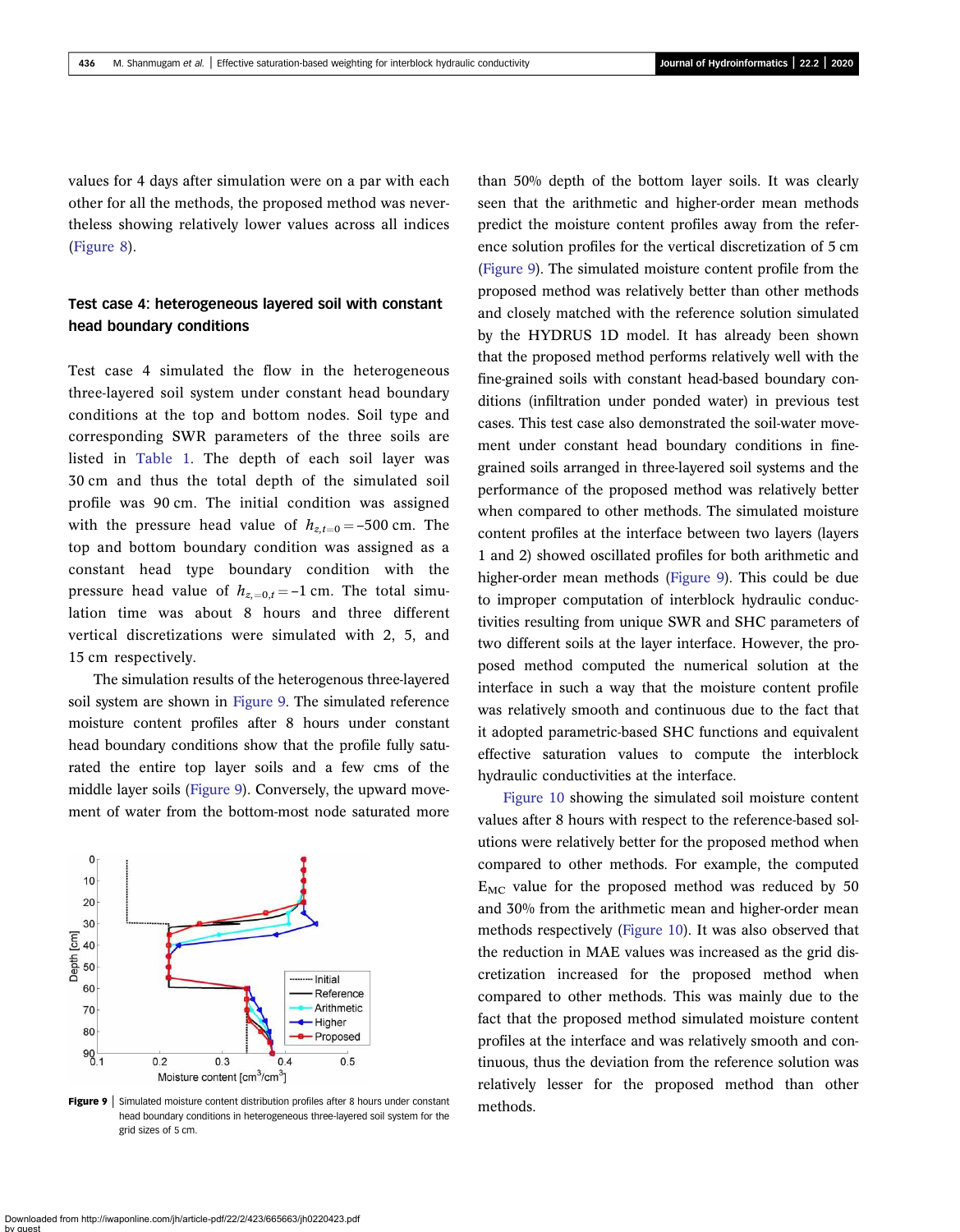

Figure 10  $\vert$  Calculated (a) RMSE, (b) MAE, and (c) E<sub>MC</sub> values after 8 hours for the test case 4 simulations.

### **CONCLUSIONS**

In the present study an equivalent effective saturation weighting in the SHC function-based interblock hydraulic conductivity has been incorporated in the improved modified Picard iteration scheme for solving Richards equation in the variably saturated soil system. The proposed weighting scheme was demonstrated in terms of the van Genuchten–Mualem SHC model in the present study. The proposed method was tested for its performance in terms of numerical accuracy with four test case examples which include different soil textures, different boundary conditions, different initial conditions, and different grid discretizations.

In general, it can be summarized that the numerical accuracy for all the developed models in this study deviated more and more from the reference solution as the grid discretizations increased. The proposed effective saturation weighting method improved the accuracy of the numerical results over arithmetic and higher-order mean methods relatively in all four unique test case simulations. This was mainly because of the effective saturation-based weighting in the parameteric SHC functions as adopted in the proposed method unlike other compared methods where weighting was mostly based on hydraulic conductivity of the subsequent nodes. The proposed method was considerably effective in improving the numerical solutions under steep boundary condition simulation scenarios such as infiltration in dry soils. Similarly, the proposed method was found effective in simulating water flows in fine-textured soils with relatively lower saturated hydraulic conductivity values.

The numerical simulations in this study were conducted based on the literature-based parameter datasets for the selected soils to demonstrate the performance of the proposed method against other methods. However, the proposed method performance will have to be verified with the field-based experimental results and corresponding customized SWR and SHC model parameters under specific real-world conditions. The numerical results simulated by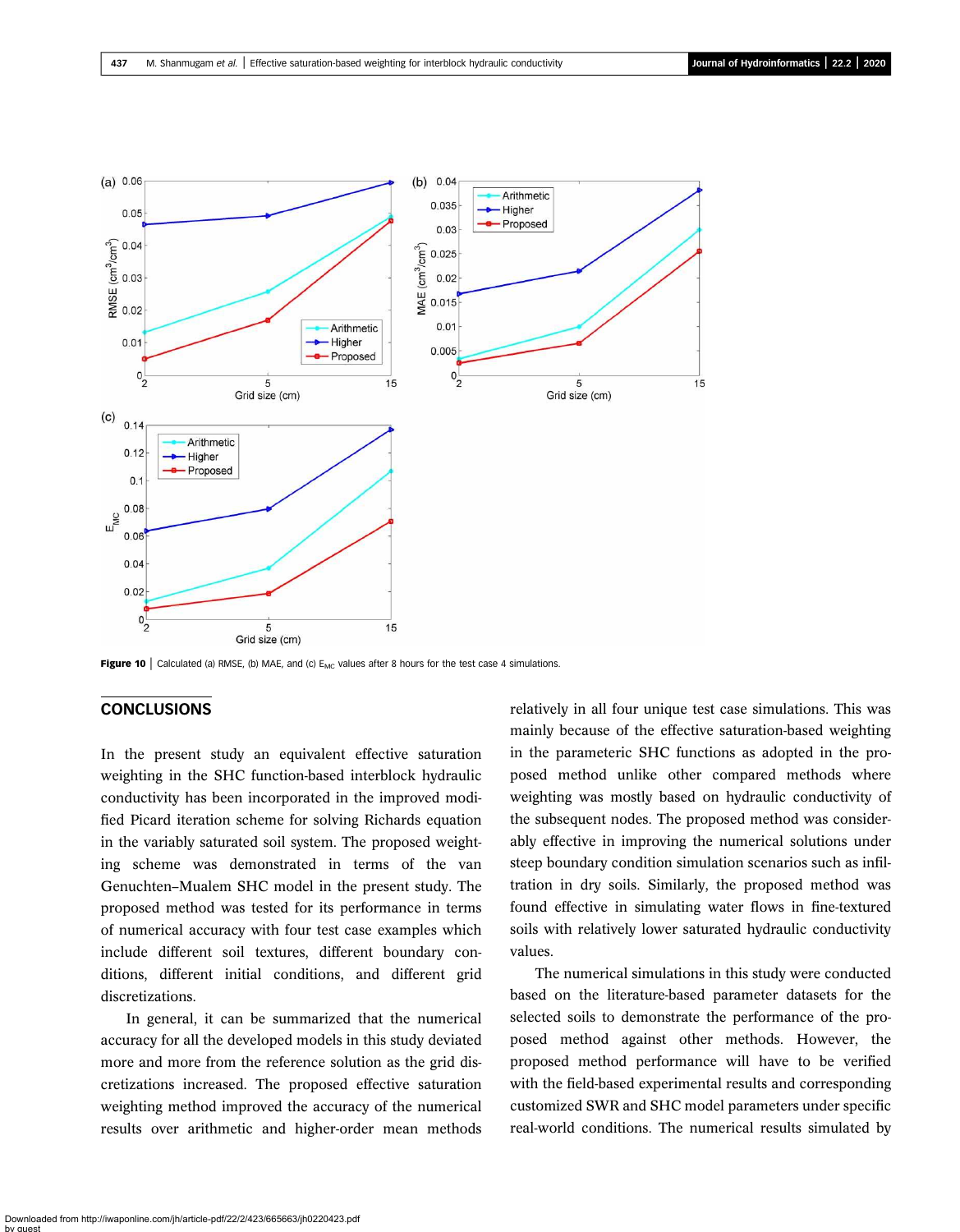the proposed method were compared against the recently published methods on interblock hydraulic conductivities. However, the present results were not directly compared with the Darcian-based methods. The present study demonstrates all the test cases in 1D vertical soil-water flow conditions. The impact of the proposed method on two dimensional (2D) and three dimensional (3D) soil-water flow modeling would be necessary for claiming the effectiveness of the proposed approach in 2D and 3D domains respectively.

### ACKNOWLEDGEMENTS

We would like to acknowledge and thank the departmental computer facility (DCF), Department of Civil Engineering, Indian Institute of Technology Madras, India and Water Engineering and Management, School of Engineering and Technology, Asian Institute of Technology, Thailand for providing computing facilities to carry out the numerical simulations for this study.

### **REFERENCES**

- An, H. & Noh, S. J. 2014 High-order averaging method of hydraulic conductivity for accurate soil moisture modeling. *J. Hydrol.* 516, 119–130.
- Arrey, I. A., Odiyo, J. O., Makungo, R. & Kataka, M. O. 2017 Effect of hysteresis on water flow in the vadose zone under natural boundary conditions, Siloam Village case study, South Africa. *J. Hydroinf.* 20, 88–99.
- Baker, D. L. 1995 Darcian weighted interblock conductivity means for vertical unsaturated flow. *Ground Water* 33 (3), 385–390.
- Baker, D. L. 2000 A Darcian integral approximation to interblock hydraulic conductivity means in vertical infiltration. *Comput. Geosci.* 26 (5), 581–590.

Basha, H. A. 1999 Multidimensional linearized nonsteady infiltration with prescribed boundary conditions at the soil surface. *Water Resour. Res.* 35 (1), 75–93.

Belfort, B. & Lehmann, F. 2005 Comparison of equivalent conductivities for numerical simulation of one-dimensional unsaturated flow. *Vadose Zone J.* 4 (4), 1191–1200.

Belfort, B., Younes, A., Fahs, M. & Lehmann, F. 2013 On equivalent hydraulic conductivity for oscillation-free solutions of Richard's equation. *J. Hydrol.* 505, 202–217.

Broda, S., Paniconi, C. & Larocque, M. 2011 Numerical investigation of leakage in sloping aquifers. *J. Hydrol.* 409 (1–2), 49–61.

- Brooks, R. H. & Corey, A. T. *Hydraulic Properties of Porous Media. Hydrology Papers, No. 3*. Colorado State University, Fort Collins.
- Carrera-Hernandez, J., Smerdon, B. & Mendoza, C. Estimating groundwater recharge through unsaturated flow modelling: sensitivity to boundary conditions and vertical discretization. *J. Hydrol.* 452, 90–101.
- Carsel, R. F. & Parrish, R. S. 1988 Developing joint probability distributions of soil water retention characteristics. *Water Resour. Res.* 24, 755–769. https://doi.org/10.1029/ WR024i005p00755.
- Celia, M. A., Bouloutas, E. T. & Zarba, R. L. 1990 A general massconservative numerical solution for the unsaturated flow equation. *Water Resour. Res.* 26 (7), 1486–1496.
- Chen, J.-M., Tan, Y.-C., Chen, C.-H. & Parlange, J.-Y. Analytical solutions for linearized Richards equation with arbitrary time-dependent surface fluxes. *Water Resour. Res.* 37 (4), 1091–1093.
- Essig, E. T., Corradini, C., Morbidelli, R. & Govindaraju, R. S. 2009 Infiltration and deep flow over sloping surfaces: comparison of numerical and experimental results. *J. Hydrol.* 374 (1–2), 30–42.
- Farthing, M. W. & Ogden, F. L. 2017 Numerical solution of Richards' equation: a review of advances and challenges. *Soil Sci. Soc. Am. J.* 81, 1257–1269.
- Gastó, J. M., Grifoll, J. & Cohen, Y. 2002 Estimation of internodal permeabilities for numerical simulation of unsaturated flows. *Water Resour. Res.* 38 (12), 1–10.
- Haverkamp, R. & Vauclin, M.  $1979$  A note on estimating finite difference interblock hydraulic conductivity values for transient unsaturated flow problems. *Water Resour. Res.* 15 (1), 181–187.
- Haverkamp, R., Vauclin, M., Touma, J., Wierenga, P. J. & Vachaud, G. 1977 A comparison of numerical simulation models for one-dimensional infiltration. *Soil Sci. Soc. Am. J.* 41, 285–294.
- Hayek, M. 2014 Water pulse migration through semi-infinite vertical unsaturated porous column with special relativepermeability functions: exact solutions. *J. Hydrol.* 517, 668–676.
- Hayek, M. 2015 An analytical model for steady vertical flux through unsaturated soils with special hydraulic properties. *J. Hydrol.* 527, 1153–1160.
- Hayek, M. 2016 An exact explicit solution for one-dimensional, transient, nonlinear Richards' equation for modeling infiltration with special hydraulic functions. *J. Hydrol.* 535, 662–670.
- Herrada, M. A., Gutiérrez-Martin, A. & Montanero, J. M. Modeling infiltration rates in a saturated/unsaturated soil under the free draining condition. *J. Hydrol.* 515, 10–15.
- Hillel, D. *Fundamentals of Soil Physics*. Academic, New York, p. 413.
- Huang, K., Mohanty, B. P. & van Genuchten, M. T. 1996 A new convergence criterion for the modified Picard iteration